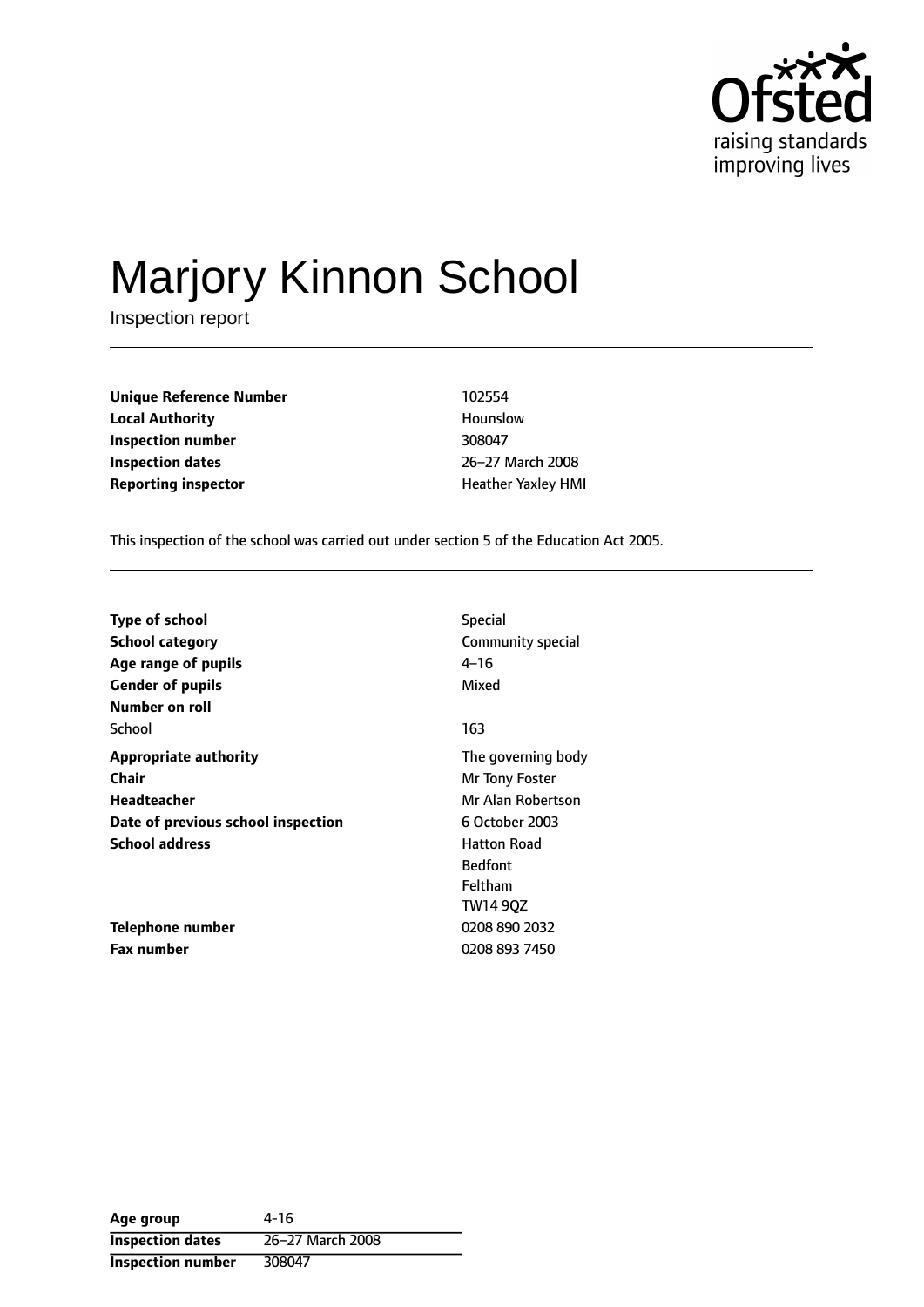.

© Crown copyright 2008

#### Website: www.ofsted.gov.uk

This document may be reproduced in whole or in part for non-commercial educational purposes, provided that the information quoted is reproduced without adaptation and the source and date of publication are stated.

Further copies of this report are obtainable from the school. Under the Education Act 2005, the school must provide a copy of this report free of charge to certain categories of people. A charge not exceeding the full cost of reproduction may be made for any other copies supplied.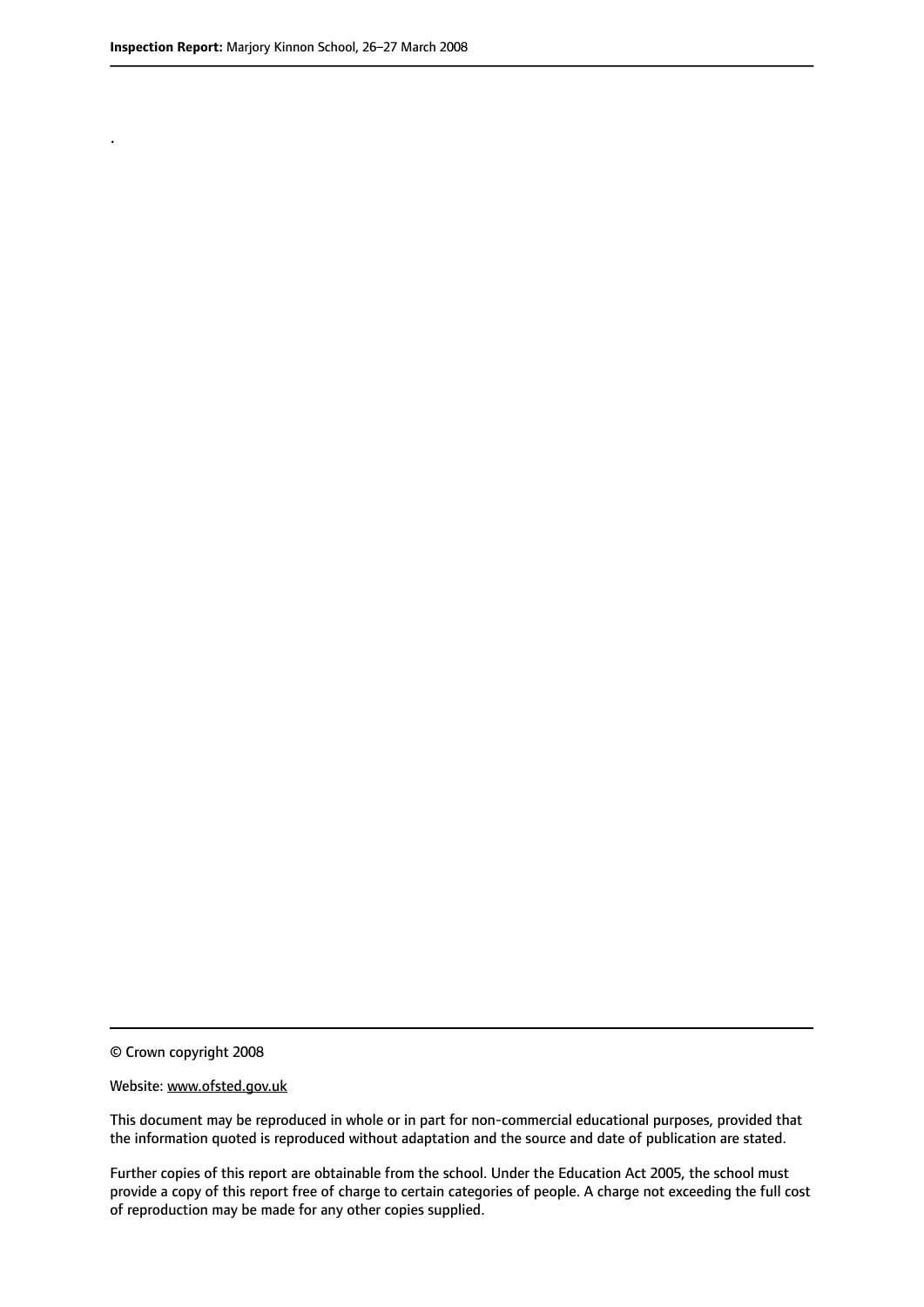## **Introduction**

This inspection was carried out by one of Her Majesty's Inspectors and one Additional Inspector.

#### **Description of the school**

Marjory Kinnon School is a large special school situated very close to Heathrow airport. The pupils present moderate and complex learning needs and an increasing proportion have difficulties associated with autism. Approximately one third of the pupils come from families who speak additional languages at home. In 2005 the school gained specialist school status for cognition and learning. The school also holds awards for Healthy Schools and Investors in People. The current headteacher has been in post for just over 18 months. There is currently no sixth-form provision although this is being re-established for the next academic year.

#### **Key for inspection grades**

| Grade 1 | Outstanding  |
|---------|--------------|
| Grade 2 | Good         |
| Grade 3 | Satisfactory |
| Grade 4 | Inadequate   |
|         |              |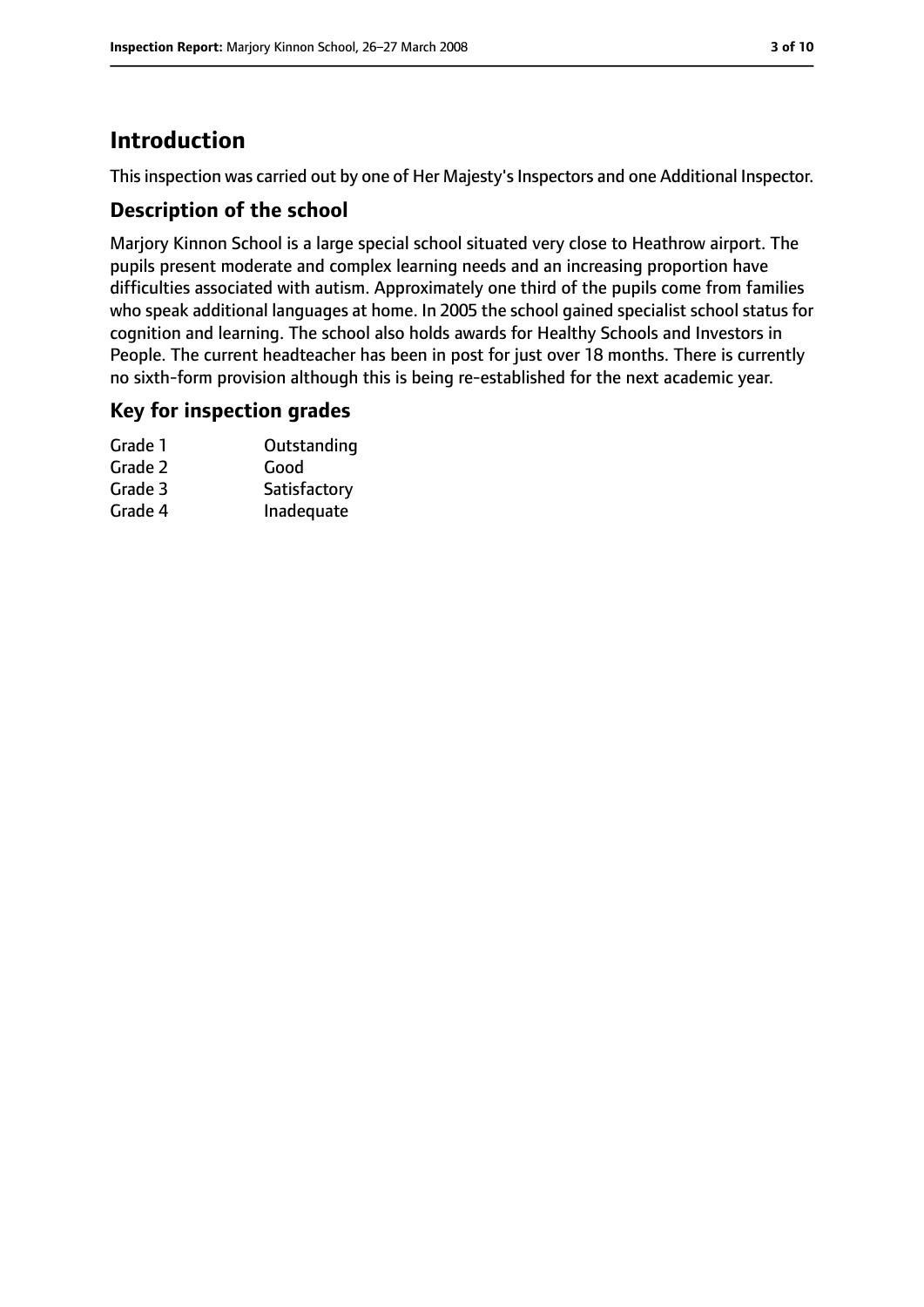# **Overall effectiveness of the school**

#### **Grade: 3**

Marjory Kinnon School provides its pupils with a satisfactory standard of education and care. The school runs very smoothly on a daily basis, providing a purposeful learning environment where staff and pupils have good relationships with one another. The pupils are happy in school and parents and carers are pleased with the support that the staff give to their children and families. The pupils' personal skills, including their spiritual, moral, social and cultural development, are satisfactory. Their behaviour is particularly good, as is their contribution to the school and wider community.

The pupils make satisfactory progress in their learning. Senior staff recognise that, because the needs of the school population have become more complex in recent years, the curriculum and approaches to teaching and learning must change in order for the pupils to make more rapid progress. The school has already implemented some changes to the curriculum and training has taken place to improve lesson planning. The quality of the curriculum and teaching are satisfactory. There is still more work to be done to ensure that teaching is of a consistently high standard and that the curriculum meets the full range of pupils' learning needs.

The evaluation of the schools' provision enables senior staff to identify strengths and weaknesses accurately. This leads to appropriate action, but this is not followed through sufficiently to assess the difference that the changes have made to the pupils' learning. For example, findings from the monitoring of pupils' engagement and teachers' lesson planning have not been followed up, and planned changes to the science curriculum have not yet taken place. As a result, inconsistencies remain and the targets set are not sufficiently rigorous for leaders and managers to judge its effectiveness sharply enough. In general, monitoring activities are not systematic or regular enough and the roles and responsibilities of middle managers are not well developed. Consequently, senior staff and coordinators do not have a clear picture of the quality of teaching and learning for different subjects and for pupils of different ages and abilities.

Changes made since the last inspection have effectively increased the amount of teaching time during the school day and improved the quality of the music curriculum. The school has been designated as a specialist provider for learning and cognition since the last inspection, and uses this status well to focus on raising standards. Their work is well respected and appreciated by their partner schools. These developments suggest that the school has sufficient capacity to make further improvements.

#### **Effectiveness of the Foundation Stage**

#### **Grade: 3**

As expected, according to their complex learning needs, children enter the school with skills that are well below those of a similar age nationally. Nevertheless, these youngest children settle quickly and make satisfactory progress in small but steady steps towards the early learning goals. The school acknowledges that the current timetable places limitations on the implementation of the Foundation Stage curriculum. Whilst all areas of learning are covered during the week, opportunities for the children to access these each day are insufficient. Appropriate plans are in place to extend the use of an outside play area to support the curriculum.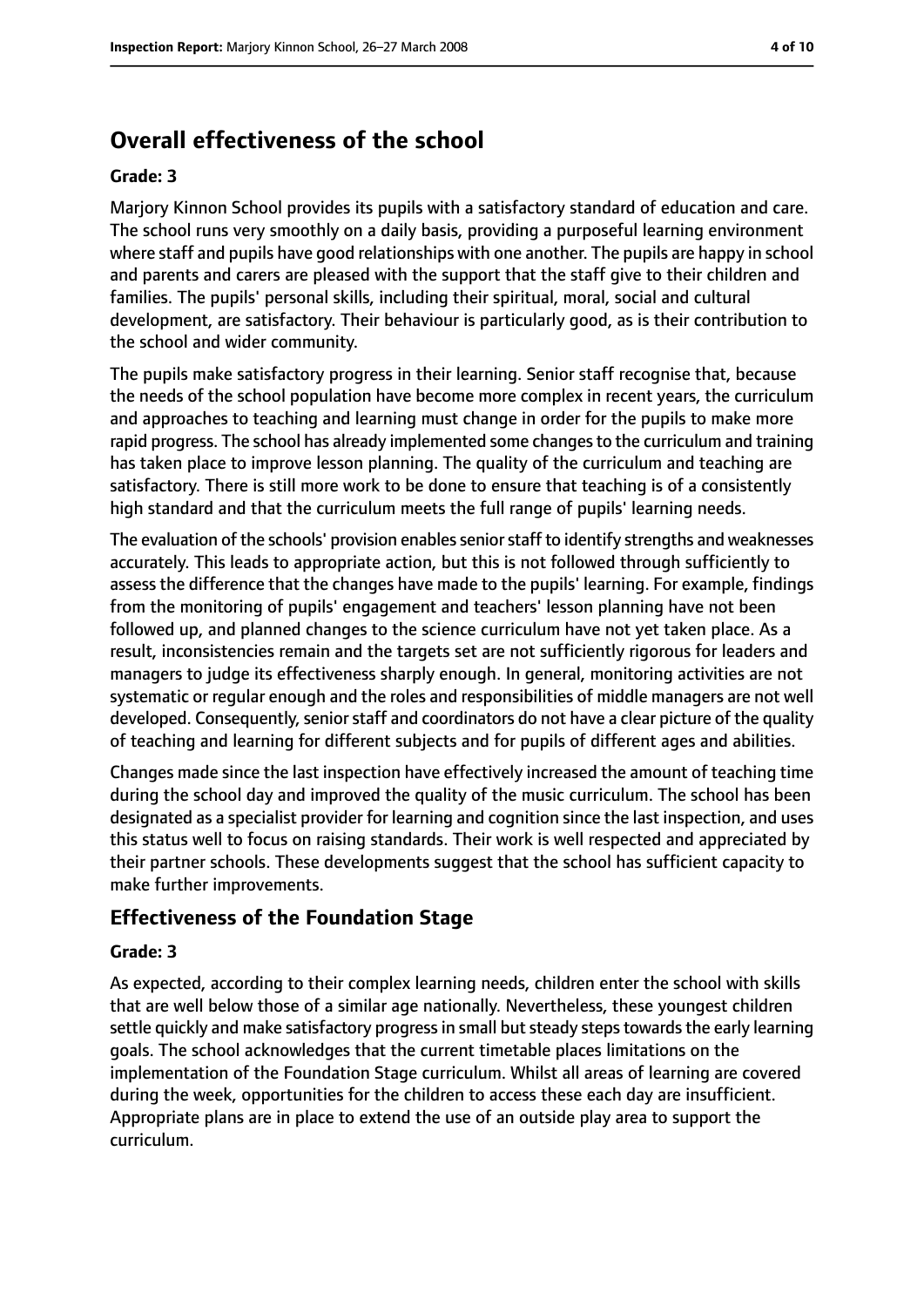### **What the school should do to improve further**

- Monitor the planned improvements to the curriculum and the quality of teaching and learning more effectively so that all pupils achieve as well as they are able.
- Ensure that all leaders and managers bring a sharper focus to evaluating the effectiveness of the school.

A small proportion of schools whose overall effectiveness is satisfactory but which have areas of underperformance will receive a monitoring visit by an Ofsted inspector before their next section 5 inspection.

## **Achievement and standards**

#### **Grade: 3**

The pupils make expected gains within P-levels and progresstowardslower levels of the National Curriculum. However, pupils' progress is not consistent across the school. This is a result of identified weaknesses in the curriculum and recent problems recruiting staff. Older pupils leave school with some nationally recognised accreditations. However, the range of accredited courses is too limited and, as a result, the qualifications gained do not truly reflect the skills that pupils have acquired and are capable of achieving. Similarly, the targets set for pupils aspire to satisfactory rather than good development of learning and personal skills. Although they often reach the targets set for them, the pupils could attain higher standards if challenged more. The school's focus on speaking and listening, and information and communication technology, as part of its specialist status, has had a positive effect on raising pupils' skills in these particular areas.

## **Personal development and well-being**

#### **Grade: 3**

Pupils of all ages and abilities work and play well together. They enjoy one another's company, maintain good relationships and know how to keep themselves and others safe. The pupils are trusting of adults and confident that they will get the help they need to manage any difficulties as they arise. They are keen to learn and generally enjoy their education, but are not always as independent as they could be because they are offered too much help. Opportunities for the pupils to use communication strategies appropriately are too limited, with insufficient time to make choices and show how well they can do things by themselves. The school council meets regularly and takes its responsibilities very seriously. Through organising activities such as the recent Sports Relief day, it helps others in the school to think about the needs of those less fortunate than themselves. The council is also discussing with the deputy headteacher how merit awards could be given more fairly throughout the school. Some older pupils work towards independent travel and this prepares them well for when they go to college.

# **Quality of provision**

#### **Teaching and learning**

#### **Grade: 3**

The quality of teaching is satisfactory and enables most pupils to make satisfactory progress in their learning. However, the quality is too varied with some unsatisfactory teaching as well as good teaching. In the best lessons, teachers' planning ensures that activities support pupils' individual targets. In this way, staff manage the wide range of ability within the class well. They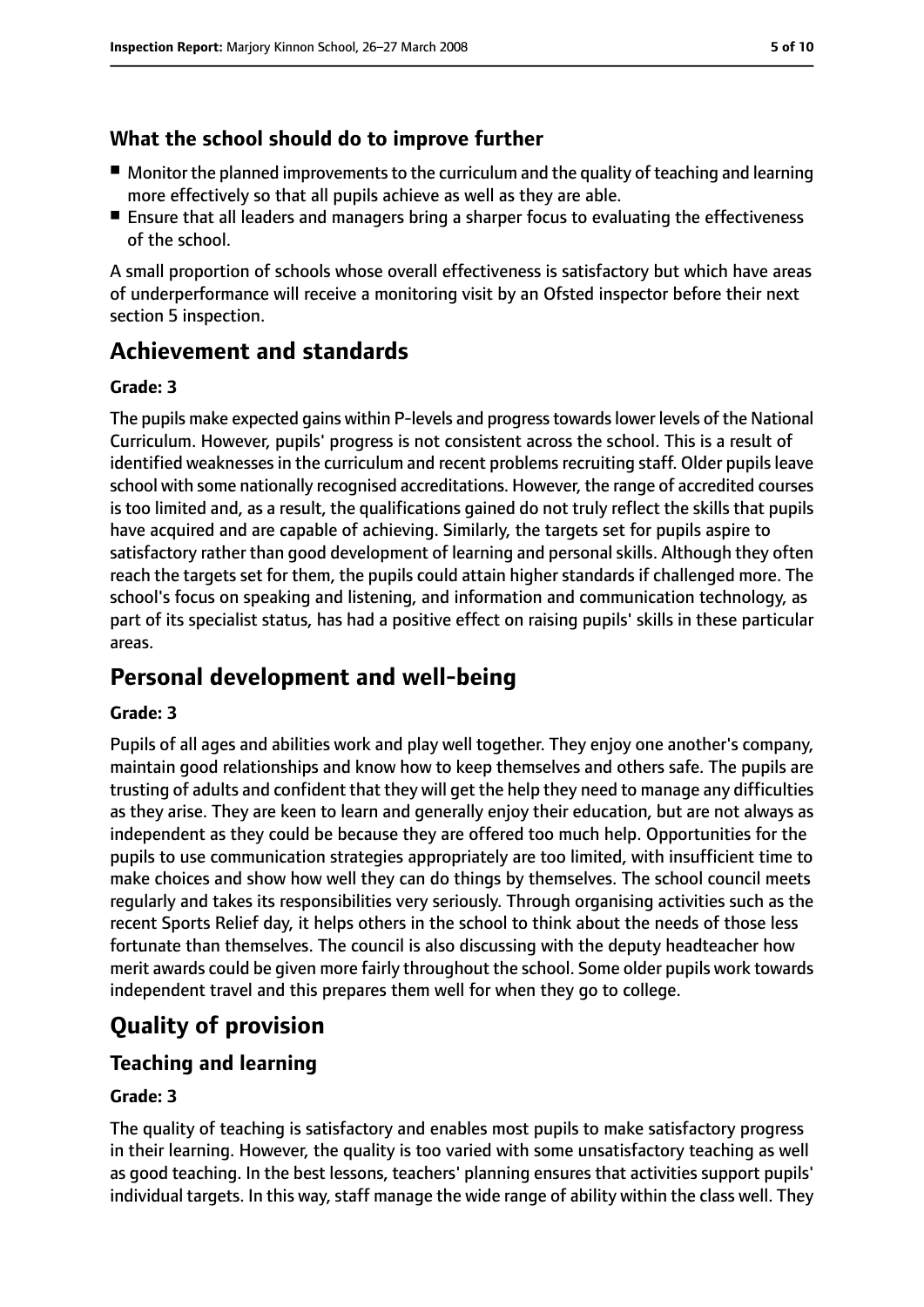question well and, with appropriate prompts, help the pupils to contribute effectively without compromising independent responses. Support staff are not always deployed effectively. They are diligent in their attention to the care of pupils, ensuring that they stay on task. However, the same attention is not always sufficiently focused on what the pupils are actually learning. Too much use is made of worksheets, giving the pupils too few opportunities to record their work independently. Too often, the pupils passively colour, cut and stick, without exploring relevant vocabulary or applying what they can do in practical ways.

#### **Curriculum and other activities**

#### **Grade: 3**

The school has recently carried out a thorough review of its provision to ensure that the curriculum more closely matches the needs of the pupils, particularly as these needs are becoming more complex. In addition, some groupings have been changed to provide a more cohesive ability range within classes. These changes have not been fully implemented in all classrooms or in all subjects. For example, in science the scheme of work does not reflect the needs of the secondary aged pupils. There is an extensive range of visits and visitors to the school that provide good support to raising pupils' self-esteem and awareness of the world outside school.

#### **Care, guidance and support**

#### **Grade: 3**

Significant changes have been made to the school's systems for managing pupils' behaviour and developing their personal skills. There is a good training programme in place for staff to refine and develop their skills in this area. However, these changes have not been fully embedded within the classroom practice of all staff. There are inconsistencies in the way in which staff enable pupils to develop more independence in their learning .The assessment of what pupils achieve in lessons is not sufficiently systematic to give a clear picture of the progress made by individuals. Targets do not always help pupils to know what they must do to improve, and limits their involvement in assessing their own learning and personal skills. The school provides a quiet and calm environment in which pupils feel safe and secure. All statutory requirements are met and procedures for safeguarding pupils are sound.

## **Leadership and management**

#### **Grade: 3**

The leadership and management of the school by the headteacher, senior staff and governors is satisfactory. The school has made good use of its specialist status to develop systems to monitor and evaluate the effectiveness of its provision. These were further strengthened with the appointment of the headteacher, who quickly established an effective senior management team that has a clear view of strengths and weaknesses. In particular, this group has been proactive in linking rates of pupils' progress with developments required to the curriculum and teaching and learning. However, the planned changes have not been fully implemented by all staff and consequently, the school has not been able to set rigorous and robust criteria against which it can judge its effectiveness. Governors meet their statutory requirements, but are only just beginning to get the information they require to act as a critical friend to the school. The school has recognised the need to develop its middle managers so that they can play a more active role in monitoring their subjects and classroom practice. The school is now in a position from which it can move forward with some confidence.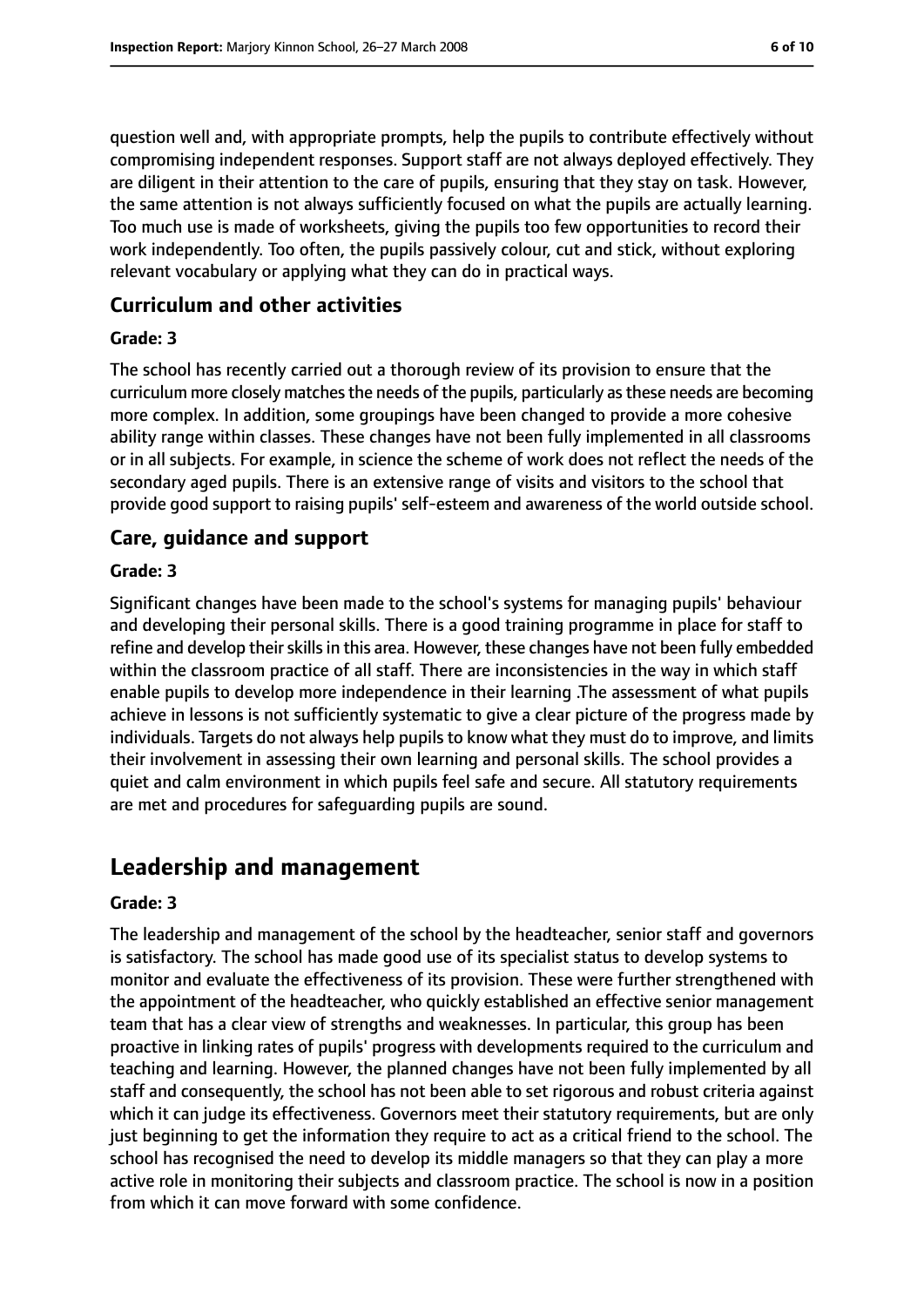**Any complaints about the inspection or the report should be made following the procedures set out in the guidance 'Complaints about school inspection', which is available from Ofsted's website: www.ofsted.gov.uk.**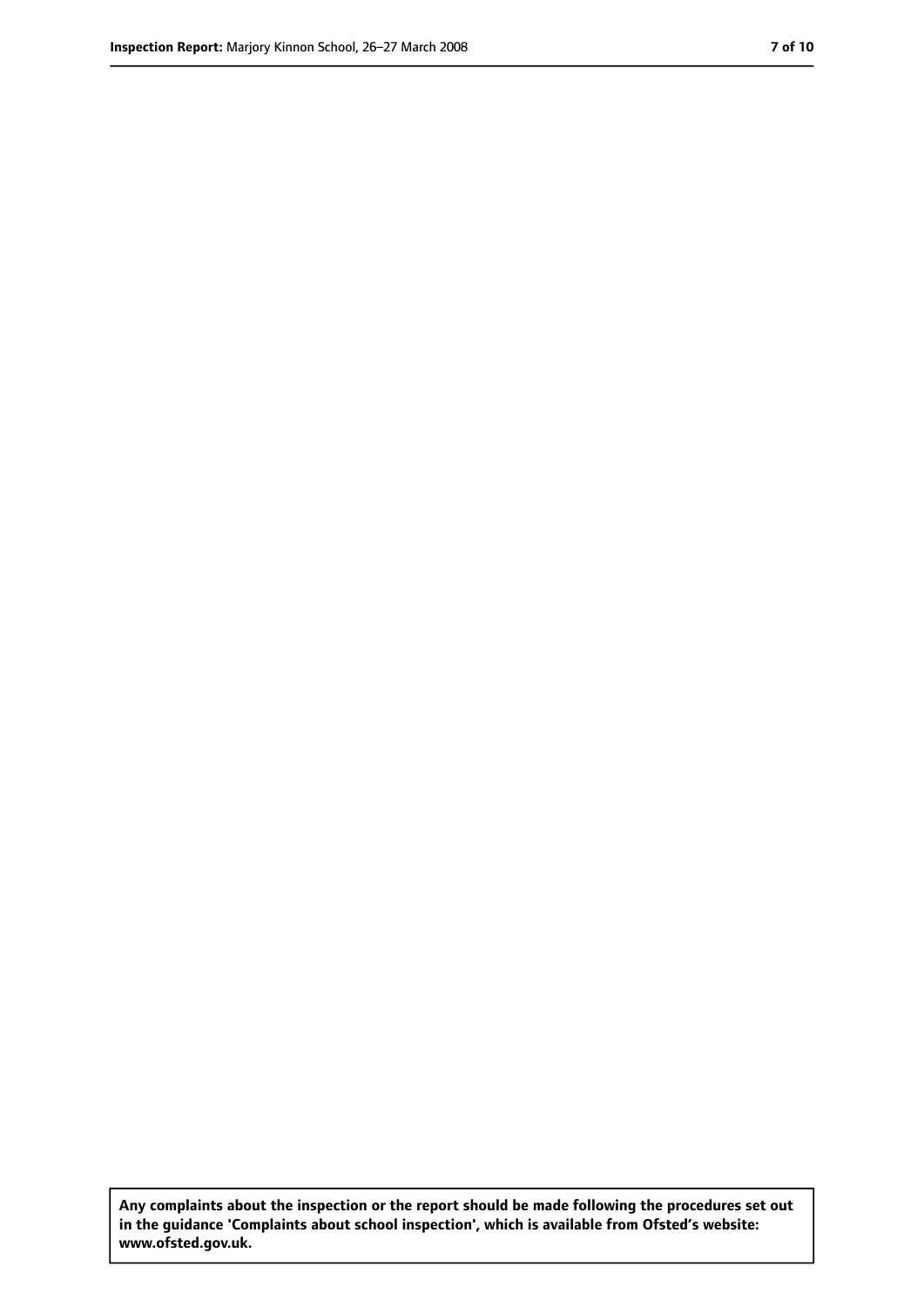#### **Annex A**

## **Inspection judgements**

| $^{\backprime}$ Key to judgements: grade 1 is outstanding, grade 2 good, grade 3 satisfactory, and | <b>School</b>  |
|----------------------------------------------------------------------------------------------------|----------------|
| arade 4 inadeguate                                                                                 | <b>Overall</b> |

## **Overall effectiveness**

| How effective, efficient and inclusive is the provision of education, integrated<br>care and any extended services in meeting the needs of learners? |     |
|------------------------------------------------------------------------------------------------------------------------------------------------------|-----|
| Effective steps have been taken to promote improvement since the last<br>inspection                                                                  | Yes |
| How well does the school work in partnership with others to promote learners'<br>well-being?                                                         |     |
| The effectiveness of the Foundation Stage                                                                                                            |     |
| The capacity to make any necessary improvements                                                                                                      |     |

#### **Achievement and standards**

| How well do learners achieve?                                                                               |  |
|-------------------------------------------------------------------------------------------------------------|--|
| The standards <sup>1</sup> reached by learners                                                              |  |
| How well learners make progress, taking account of any significant variations between<br>groups of learners |  |
| How well learners with learning difficulties and disabilities make progress                                 |  |

#### **Personal development and well-being**

| How good is the overall personal development and well-being of the<br>learners?                                  |  |
|------------------------------------------------------------------------------------------------------------------|--|
| The extent of learners' spiritual, moral, social and cultural development                                        |  |
| The extent to which learners adopt healthy lifestyles                                                            |  |
| The extent to which learners adopt safe practices                                                                |  |
| How well learners enjoy their education                                                                          |  |
| The attendance of learners                                                                                       |  |
| The behaviour of learners                                                                                        |  |
| The extent to which learners make a positive contribution to the community                                       |  |
| How well learners develop workplace and other skills that will contribute to<br>their future economic well-being |  |

#### **The quality of provision**

| How effective are teaching and learning in meeting the full range of the<br>learners' needs?          |  |
|-------------------------------------------------------------------------------------------------------|--|
| How well do the curriculum and other activities meet the range of needs<br>and interests of learners? |  |
| How well are learners cared for, quided and supported?                                                |  |

 $^1$  Grade 1 - Exceptionally and consistently high; Grade 2 - Generally above average with none significantly below average; Grade 3 - Broadly average to below average; Grade 4 - Exceptionally low.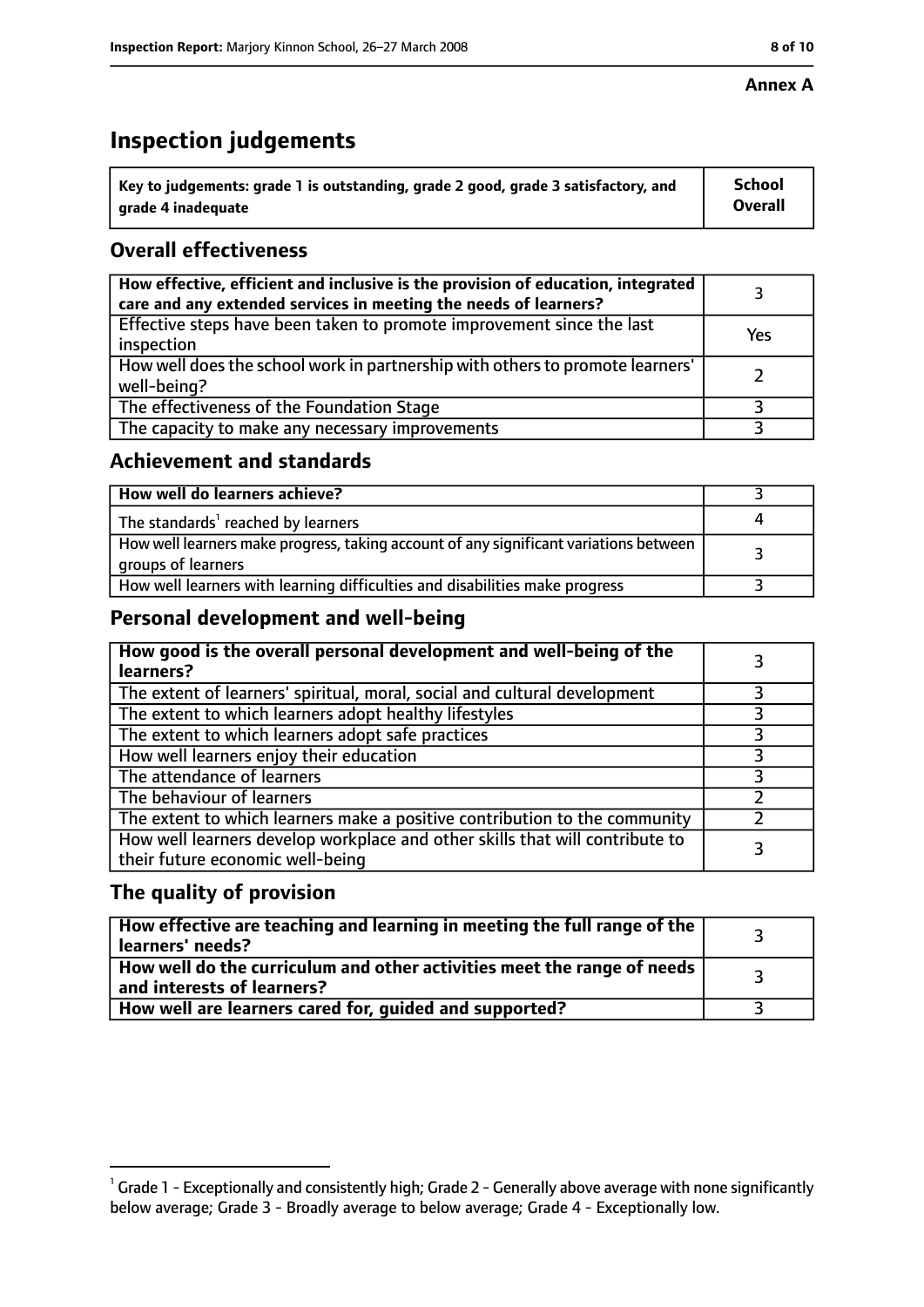#### **Annex A**

# **Leadership and management**

| How effective are leadership and management in raising achievement<br>and supporting all learners?                                              |     |
|-------------------------------------------------------------------------------------------------------------------------------------------------|-----|
| How effectively leaders and managers at all levels set clear direction leading<br>to improvement and promote high quality of care and education |     |
| How effectively leaders and managers use challenging targets to raise standards                                                                 | 3   |
| The effectiveness of the school's self-evaluation                                                                                               | 3   |
| How well equality of opportunity is promoted and discrimination tackled so<br>that all learners achieve as well as they can                     | 3   |
| How effectively and efficiently resources, including staff, are deployed to<br>achieve value for money                                          | 3   |
| The extent to which governors and other supervisory boards discharge their<br>responsibilities                                                  | 3   |
| Do procedures for safequarding learners meet current government<br>requirements?                                                                | Yes |
| Does this school require special measures?                                                                                                      | No  |
| Does this school require a notice to improve?                                                                                                   | No  |